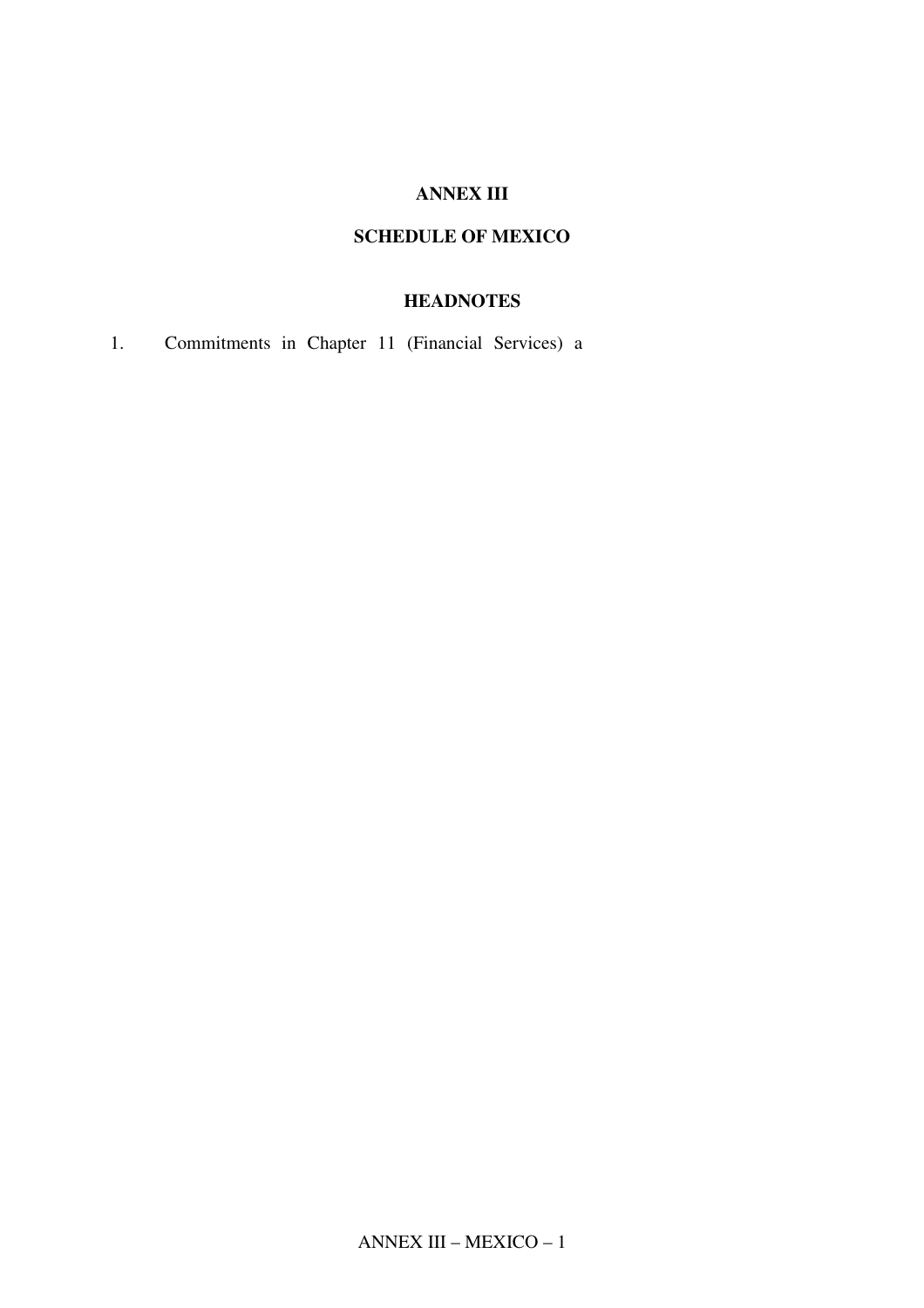### **ANNEX III**

# **Section A**

| Sector:                       | <b>Financial Services</b>                                                                                                                                                                                                                                                    |  |  |
|-------------------------------|------------------------------------------------------------------------------------------------------------------------------------------------------------------------------------------------------------------------------------------------------------------------------|--|--|
| <b>Sub-Sector:</b>            | Banking and other financial services (excluding insurance)                                                                                                                                                                                                                   |  |  |
| <b>Obligations Concerned:</b> | National Treatment (Article 11.3)                                                                                                                                                                                                                                            |  |  |
| <b>Level of Government:</b>   | Central                                                                                                                                                                                                                                                                      |  |  |
| <b>Measures:</b>              | Credit Unions Law (Ley de Uniones de Crédito), Article 21                                                                                                                                                                                                                    |  |  |
| <b>Description:</b>           | Participation by any individual or legal entity, whether direct<br>or indirect, in the equity of a credit union shall not exceed 15<br>per cent, unless authorised by the National Commission on<br>Banking and Securities (Comisión Nacional Bancaria y<br>Valores) (CNBV). |  |  |
|                               | Notwithstanding the above paragraph, any foreign individual<br>or legal entity, as well as foreign entities without legal<br>capacity, may hold up to 15 per cent of the equity of a credit<br>union, indirectly, through a Mexican legal entity.                            |  |  |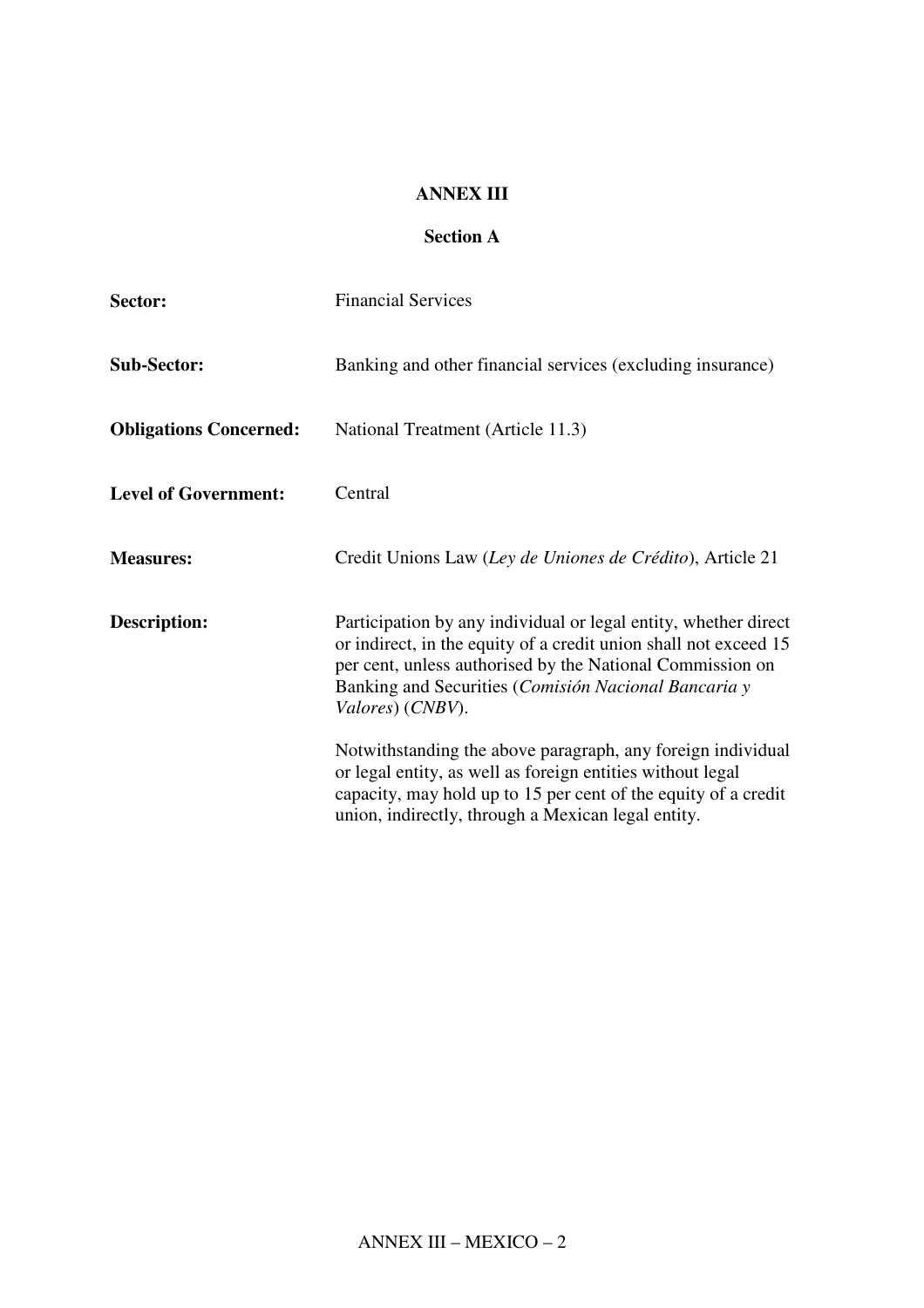| Sector:                       | <b>Financial Services</b>                                                                                                                                                                                                                                                                                                                                                                                                                                                                                                                                                                                                                                                                                                                                                                                                                                                                                                                                                                                                                                                                                           |  |  |
|-------------------------------|---------------------------------------------------------------------------------------------------------------------------------------------------------------------------------------------------------------------------------------------------------------------------------------------------------------------------------------------------------------------------------------------------------------------------------------------------------------------------------------------------------------------------------------------------------------------------------------------------------------------------------------------------------------------------------------------------------------------------------------------------------------------------------------------------------------------------------------------------------------------------------------------------------------------------------------------------------------------------------------------------------------------------------------------------------------------------------------------------------------------|--|--|
| <b>Sub-Sector:</b>            | All                                                                                                                                                                                                                                                                                                                                                                                                                                                                                                                                                                                                                                                                                                                                                                                                                                                                                                                                                                                                                                                                                                                 |  |  |
| <b>Obligations Concerned:</b> | National Treatment (Article 11.3)<br>Market Access for Financial Institutions (Article 11.5)                                                                                                                                                                                                                                                                                                                                                                                                                                                                                                                                                                                                                                                                                                                                                                                                                                                                                                                                                                                                                        |  |  |
| <b>Level of Government:</b>   | Central                                                                                                                                                                                                                                                                                                                                                                                                                                                                                                                                                                                                                                                                                                                                                                                                                                                                                                                                                                                                                                                                                                             |  |  |
| <b>Measures:</b>              | Law to Regulate Financial Groups (Ley para Regular las<br>Agrupaciones Financieras), Articles 68, 70, 72 and 74<br>Credit Institutions Law (Ley de Instituciones de Crédito),<br>Articles 45-A section I, 45-B, 45-E, 45-G and 45-I<br>Securities Market Law (Ley del Mercado de Valores),<br>Articles 2, section VIII, 160, 161, 163 and 165<br>Insurance and Bonding Companies Law (Ley de<br><i>Instituciones de Seguros y Fianzas</i> ), Articles 2, section XI,<br>74, 75, 78 and 79<br>Law of Credit Organisations and Auxiliary Activities (Ley<br>General de Organizaciones y Actividades Auxiliares del<br>Crédito), Articles 45 Bis 1, section I, 45 Bis 2, 45 Bis 3, 45<br>Bis 5 and 45 Bis 7<br>Investment Funds Law (Ley de Fondos de Inversión),<br>Articles 62, section I, 63, 64 and 66<br>Retirement Savings System Law (Ley de los Sistemas de<br>Ahorro para el Retiro), Article 21<br>Rules for the Establishment of Foreign Financial Institution<br>Subsidiary Companies (Reglas para el Establecimiento de<br>Filiales de Instituciones Financieras del Exterior), Rules<br>Eighth and Ninth |  |  |
| Description:                  | In order to invest in the equity of a Mexican subsidiary of a<br>financial groups holding company, a commercial bank, a<br>securities firm, a bonding company, an insurance company,<br>a foreign exchange firm, a general deposit warehouse, a<br>managing company of investment funds, an investment fund<br>stock distribution company, and a retirement funds<br>management company, a financial institution of another<br>Party must:                                                                                                                                                                                                                                                                                                                                                                                                                                                                                                                                                                                                                                                                          |  |  |
|                               | directly or indirectly, perform in the territory<br>(a)                                                                                                                                                                                                                                                                                                                                                                                                                                                                                                                                                                                                                                                                                                                                                                                                                                                                                                                                                                                                                                                             |  |  |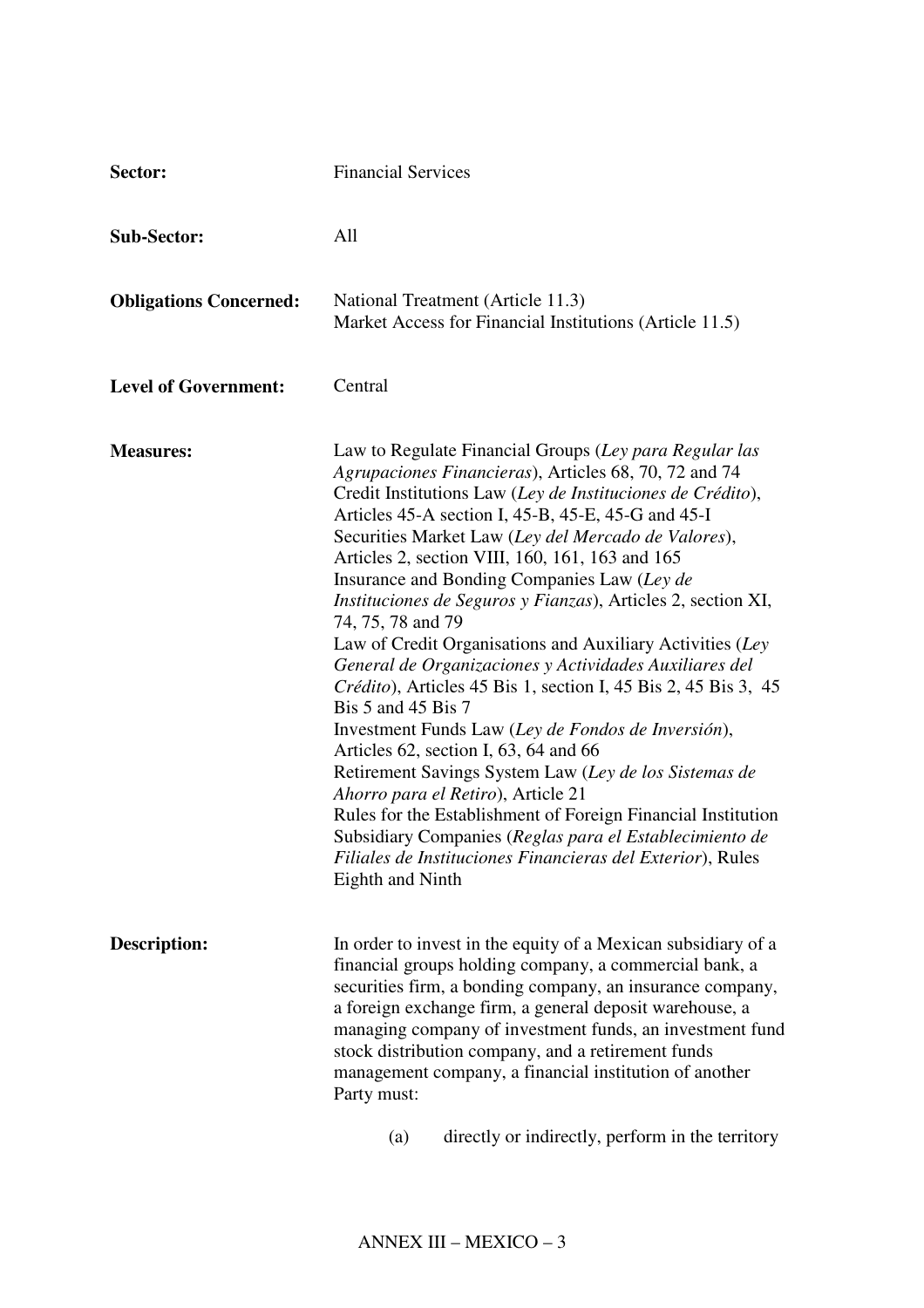of that other Party, in accordance with the applicable law, the same type of operations that the subsidiary in question is allowed to perform in Mexico;

- (b) be incorporated in a country with which Mexico has entered into an international treaty or agreement that allows the establishment of subsidiaries in Mexico, and
- (c) obtain prior authorisation of the Mexican financial authorities and comply with the requirements set out in the respective law.

The financial institutions of another Party must own at least 51 per cent of the subsidiary's equity.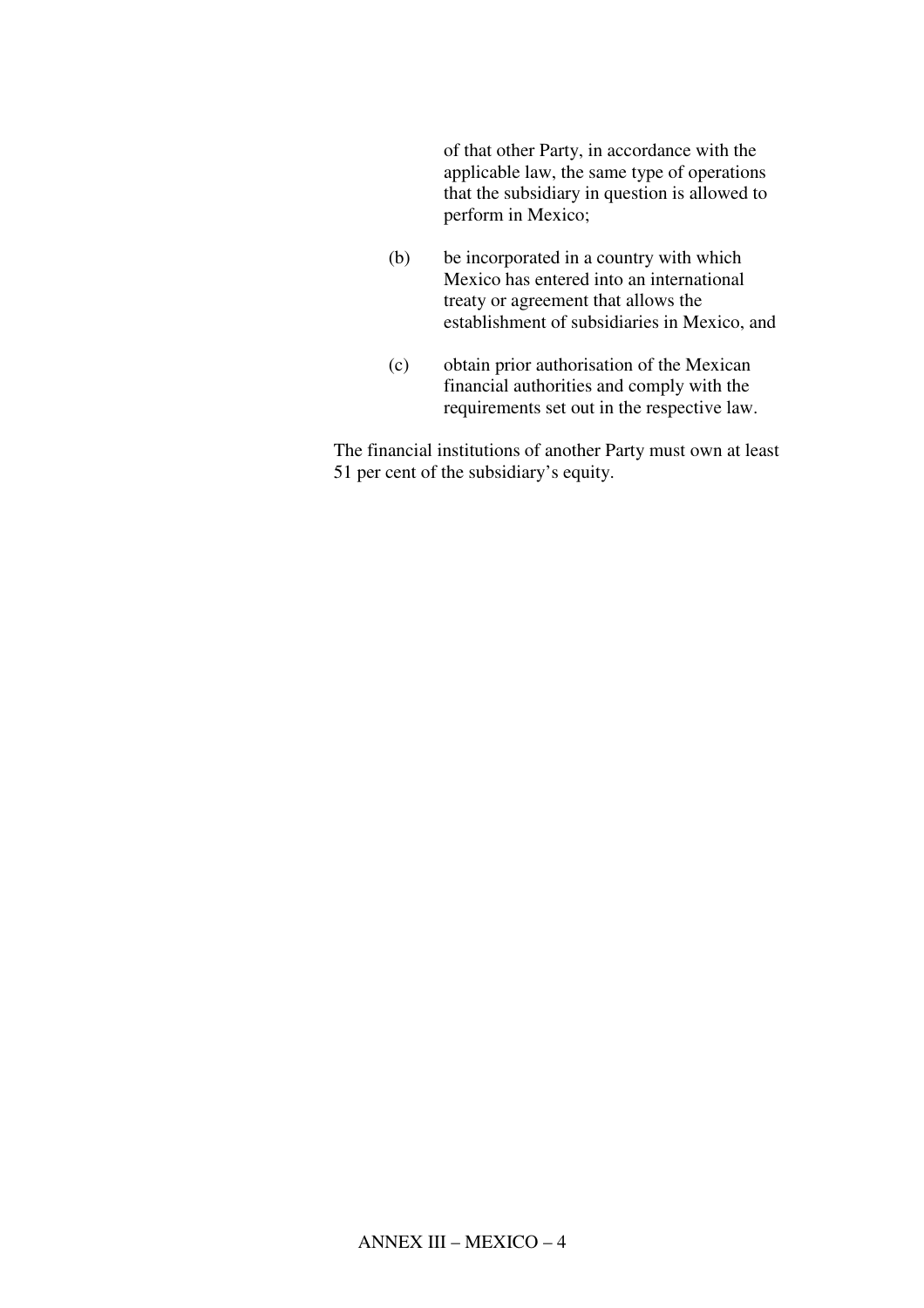| Sector:                       | <b>Financial Services</b>                                                                                                                                                                                                                                                                                                                                                                                                                                                                                                                                                                                                                                                                                                                                                                              |
|-------------------------------|--------------------------------------------------------------------------------------------------------------------------------------------------------------------------------------------------------------------------------------------------------------------------------------------------------------------------------------------------------------------------------------------------------------------------------------------------------------------------------------------------------------------------------------------------------------------------------------------------------------------------------------------------------------------------------------------------------------------------------------------------------------------------------------------------------|
| <b>Sub-Sector:</b>            | All                                                                                                                                                                                                                                                                                                                                                                                                                                                                                                                                                                                                                                                                                                                                                                                                    |
| <b>Obligations Concerned:</b> | Market Access for Financial Institutions (Article 11.5)                                                                                                                                                                                                                                                                                                                                                                                                                                                                                                                                                                                                                                                                                                                                                |
| <b>Level of Government:</b>   | Central                                                                                                                                                                                                                                                                                                                                                                                                                                                                                                                                                                                                                                                                                                                                                                                                |
| <b>Measures:</b>              | Law to Regulate Financial Groups (Ley para Regular las<br>Agrupaciones Financieras), Article 67, sections I and II<br>Credit Institutions Law (Ley de Instituciones de Crédito),<br>Article 45-A, sections I and II<br>Securities Market Law (Ley del Mercado de Valores), Article<br>2, sections VIII and XIII<br>Insurance and Bonding Companies Law (Ley de Instituciones<br>de Seguros y Fianzas), Article 2, sections XI and XVIII<br>Law of Credit Organisations and Auxiliary Activities (Ley<br>General de Organizaciones y Actividades Auxiliares del<br>Crédito), Article 45 Bis 1, sections I and II<br>Investment Funds Law (Ley de Fondos de Inversión), Article<br>62, sections I and II<br>Retirement Savings Systems Law (Ley de los Sistemas de<br>Ahorro para el Retiro), Article 21 |
| <b>Description:</b>           | Branches of financial institutions of another Party are not<br>permitted in Mexican territory. <sup>1</sup>                                                                                                                                                                                                                                                                                                                                                                                                                                                                                                                                                                                                                                                                                            |

 $\overline{a}$ 

 $<sup>1</sup>$  For clarification purposes, this should not be considered as a departure from Mexico's position in other</sup> international agreements it has entered into.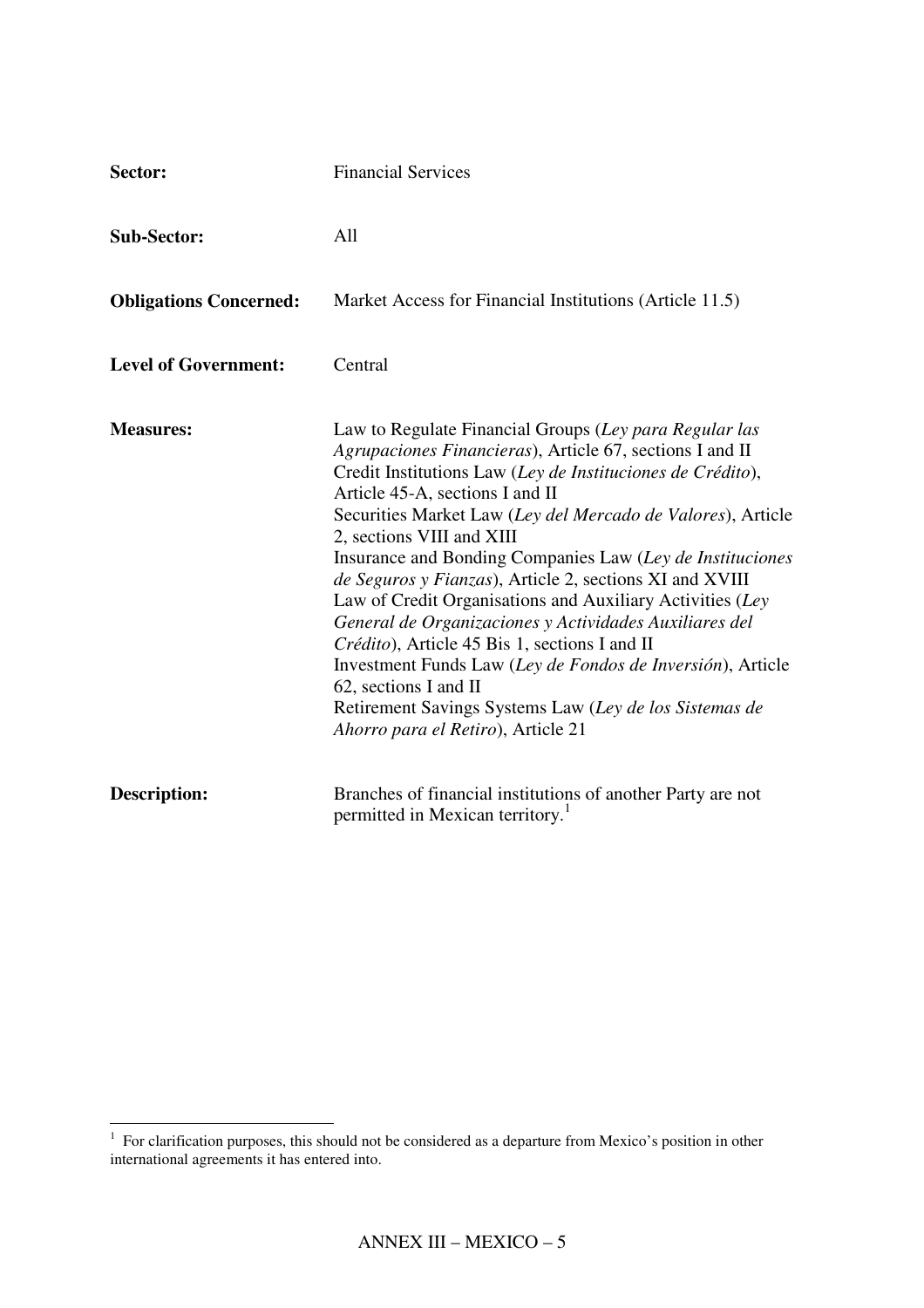| Sector:                       | <b>Financial Services</b>                                                                                                                                                                                                                                                                                                                                                                                                                                                                                                                                                                                                                                                                                                                                                                                                                                                                     |  |  |
|-------------------------------|-----------------------------------------------------------------------------------------------------------------------------------------------------------------------------------------------------------------------------------------------------------------------------------------------------------------------------------------------------------------------------------------------------------------------------------------------------------------------------------------------------------------------------------------------------------------------------------------------------------------------------------------------------------------------------------------------------------------------------------------------------------------------------------------------------------------------------------------------------------------------------------------------|--|--|
| <b>Sub-Sector:</b>            | All                                                                                                                                                                                                                                                                                                                                                                                                                                                                                                                                                                                                                                                                                                                                                                                                                                                                                           |  |  |
| <b>Obligations Concerned:</b> | National Treatment (Article 11.3)                                                                                                                                                                                                                                                                                                                                                                                                                                                                                                                                                                                                                                                                                                                                                                                                                                                             |  |  |
| <b>Level of Government:</b>   | Central                                                                                                                                                                                                                                                                                                                                                                                                                                                                                                                                                                                                                                                                                                                                                                                                                                                                                       |  |  |
| <b>Measures:</b>              | Law to Regulate Financial Groups (Ley para Regular las<br>Agrupaciones Financieras), Article 24<br>Credit Institutions Law (Ley de Instituciones de Crédito),<br>Article 13<br>Securities Market Law (Ley del Mercado de Valores), Articles<br>117 and 237<br>Law to Regulate Credit Information Corporations (Ley para<br>Regular las Sociedades de Información Crediticia), Article 8<br>Insurance and Bonding Companies Law (Ley de Instituciones<br>de Seguros y Fianzas), Article 50, section I<br>Retirement Saving System Law (Ley de los Sistemas de<br>Ahorro para el Retiro), Article 21<br>Law of Credit Organisations and Auxiliary Activities (Ley<br>General de Organizaciones y Actividades Auxiliares de<br>Crédito), Article 8, section III<br>Investment Funds Law (Ley de Fondos de Inversión), Article<br>37<br>Credit Unions Law (Ley de Uniones de Crédito), Article 21 |  |  |
| <b>Description:</b>           | Foreign governments are not allowed to participate in the<br>equity of Mexican financial groups holding companies,<br>commercial banks, securities firms, stock exchange, credit<br>information corporations, bonding companies, insurance<br>companies, retirement funds management companies, foreign<br>exchange firms, auxiliary credit organisations, general deposit<br>warehouses, managing companies of investment funds,<br>investment fund stock distribution companies, investment fund<br>stock value assessment companies or credit unions, except:<br>When they do it as a temporary prudential measure,<br>1.<br>such as support or bailouts.<br>Financial entities in this scenario will submit to the                                                                                                                                                                        |  |  |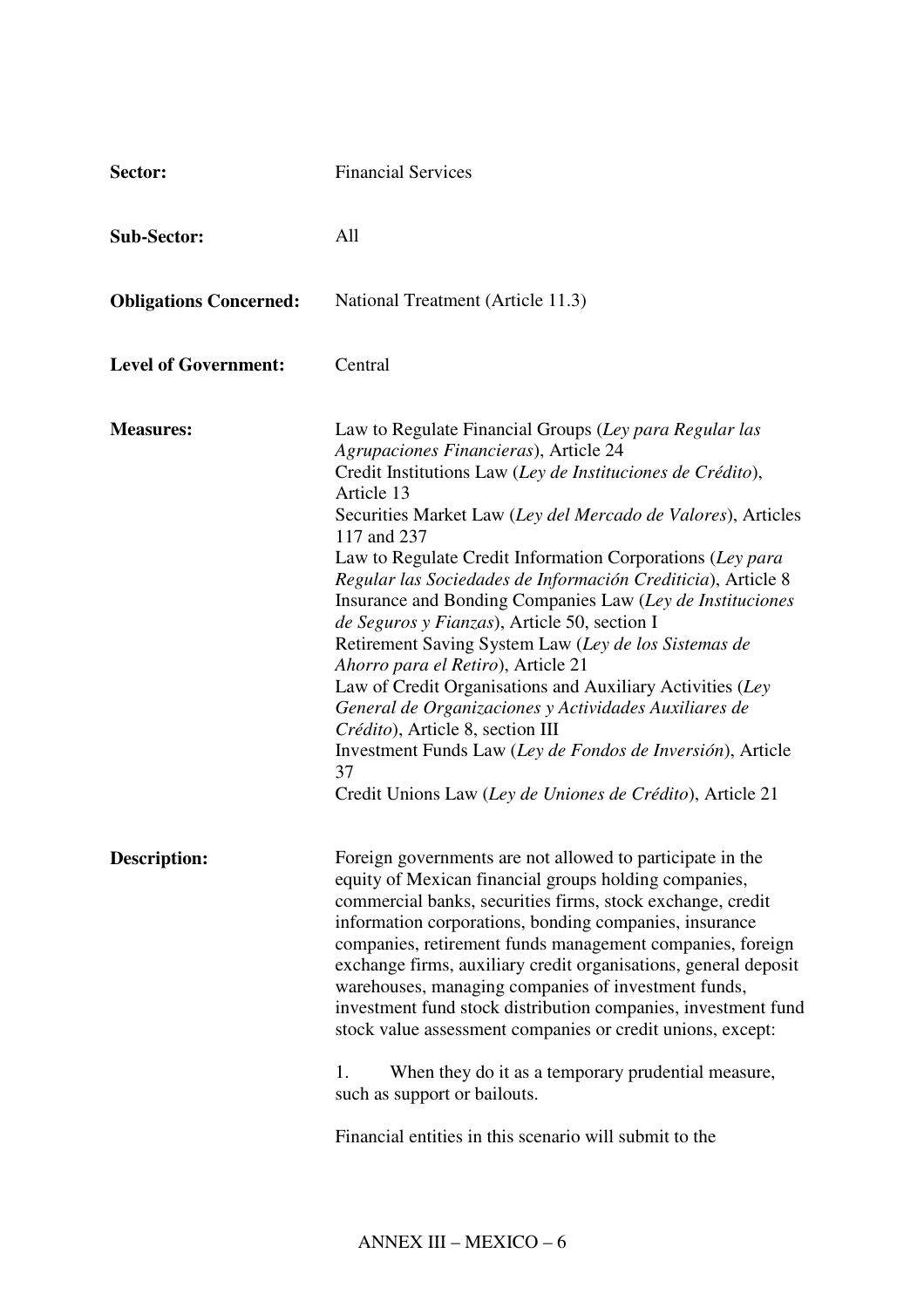corresponding financial authority the information and documents that prove they fall within this exception.

2. When said participation implies control<sup>2</sup> over such financial institutions, and is carried out through official legal entities, such as funds and development governmental entities, prior discretional authorisation by the corresponding financial authority, which has to determine that such legal entities:

- (a) do not exercise governmental functions; and
- (b) their managing boards are independent from the respective foreign government.

3. When the participation is indirect and does not involve the control of the financial institutions.

l

 $2$  The term "control" is defined in each corresponding Act.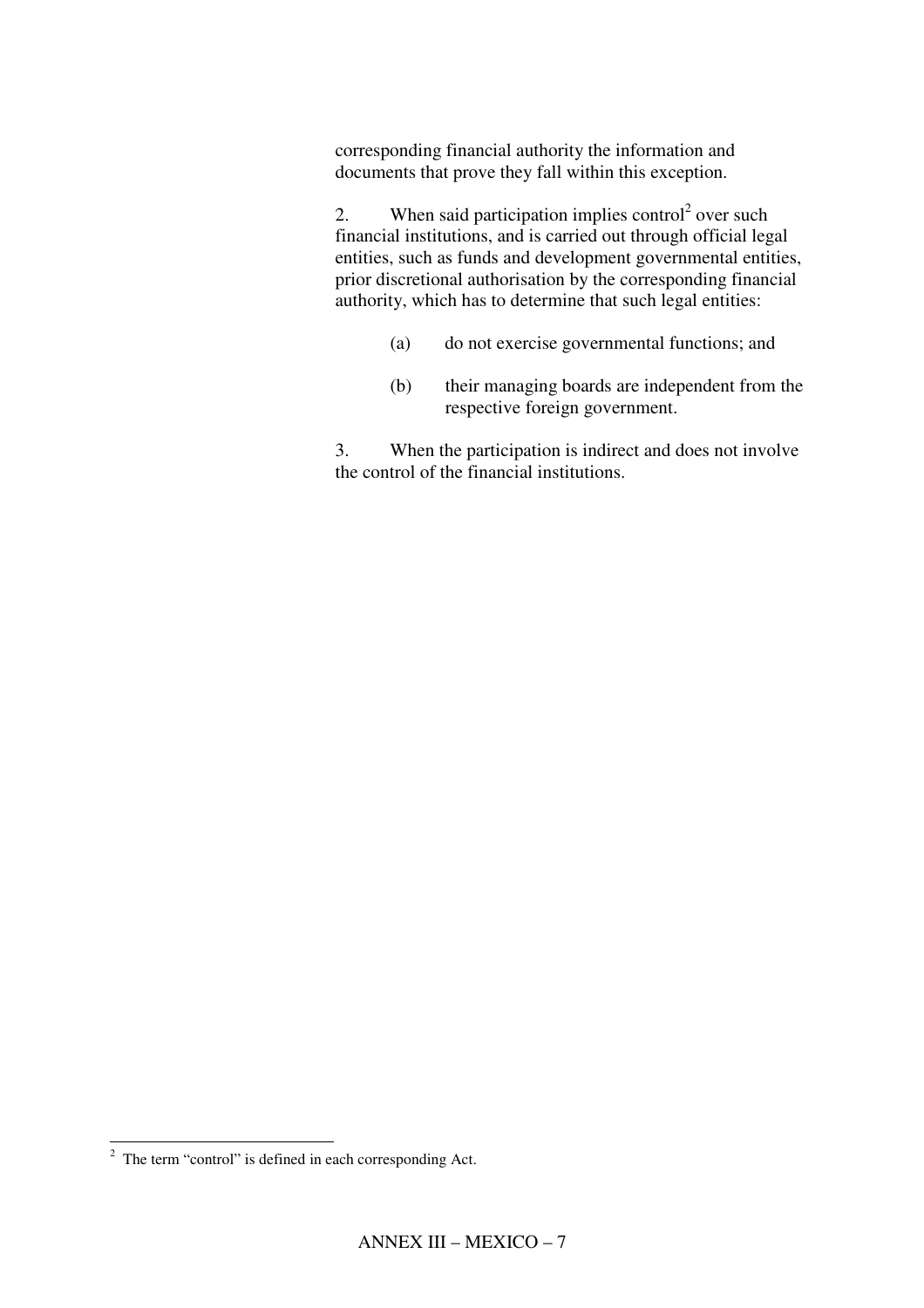| Sector:                       | <b>Financial Services</b>                                                                                                                                                                                                                                                                                                                                                                                                                                                                                                                                                                                                                                                                                                                                                                                                                                                                                                                                                                                                                                                                                                                                                                                                                                                                                                                                                                                                                                                                                                                                                                                                                                             |  |  |
|-------------------------------|-----------------------------------------------------------------------------------------------------------------------------------------------------------------------------------------------------------------------------------------------------------------------------------------------------------------------------------------------------------------------------------------------------------------------------------------------------------------------------------------------------------------------------------------------------------------------------------------------------------------------------------------------------------------------------------------------------------------------------------------------------------------------------------------------------------------------------------------------------------------------------------------------------------------------------------------------------------------------------------------------------------------------------------------------------------------------------------------------------------------------------------------------------------------------------------------------------------------------------------------------------------------------------------------------------------------------------------------------------------------------------------------------------------------------------------------------------------------------------------------------------------------------------------------------------------------------------------------------------------------------------------------------------------------------|--|--|
| <b>Sub-Sector:</b>            | All                                                                                                                                                                                                                                                                                                                                                                                                                                                                                                                                                                                                                                                                                                                                                                                                                                                                                                                                                                                                                                                                                                                                                                                                                                                                                                                                                                                                                                                                                                                                                                                                                                                                   |  |  |
| <b>Obligations Concerned:</b> | Senior Management and Boards of Directors (Article 11.9)                                                                                                                                                                                                                                                                                                                                                                                                                                                                                                                                                                                                                                                                                                                                                                                                                                                                                                                                                                                                                                                                                                                                                                                                                                                                                                                                                                                                                                                                                                                                                                                                              |  |  |
| <b>Level of Government:</b>   | Central                                                                                                                                                                                                                                                                                                                                                                                                                                                                                                                                                                                                                                                                                                                                                                                                                                                                                                                                                                                                                                                                                                                                                                                                                                                                                                                                                                                                                                                                                                                                                                                                                                                               |  |  |
| <b>Measures:</b>              | Credit Institutions Law (Ley de Instituciones de Crédito),<br>Articles 23, 24, 45-K and 45-L<br>Securities Market Law (Ley del Mercado de Valores), Articles<br>124, 128, 131 and 168<br>Law to Regulate Financial Groups (Ley para Regular las<br>Agrupaciones Financieras), Articles 35, 60 and 77<br>Popular Savings and Credit Law (Ley de Ahorro y Crédito<br>Popular), Articles 21 and 23<br>Credit Unions Law (Ley de Uniones de Crédito), Article 26<br>Law of Credit Organisations and Auxiliary Activities (Ley<br>General de Organizaciones y Actividades Auxiliares del<br>Crédito), Articles 8, section X, 8 Bis 1, 8 Bis 3, 45 Bis 11, 45<br>Bis 12 and 45 Bis 13<br>Law to Regulate the Activities of Savings and Loans<br>Cooperative Companies (Ley para Regular las Actividades de<br>las Sociedades Cooperativas de Ahorro y Préstamo), Article<br>5, section I<br>Cooperative Companies General Law (Ley General de<br>Sociedades Cooperativas), Article 7<br>Insurance and Bonding Companies Law (Ley de Instituciones<br>de Seguros y Fianzas), Articles 56, 58, 60 and 82<br>Investment Funds Law (Ley de Fondos de Inversión), Article<br>73<br>Retirement Savings Systems Law (Ley de los Sistemas de<br><i>Ahorro para el Retiro</i> ), Articles 50, section V and 66 Bis,<br>section I<br>Rules for the Establishment of Foreign Financial Institution<br>Subsidiary Companies (Reglas para el Establecimiento de<br>Filiales de Instituciones Financieras del Exterior), Rule Tenth<br>Rules Applicable to Clearing Houses for Card Payments<br>(Reglas Aplicables a las Cámaras de Compensación para<br>Pagos con Tarjetas), Rule Second |  |  |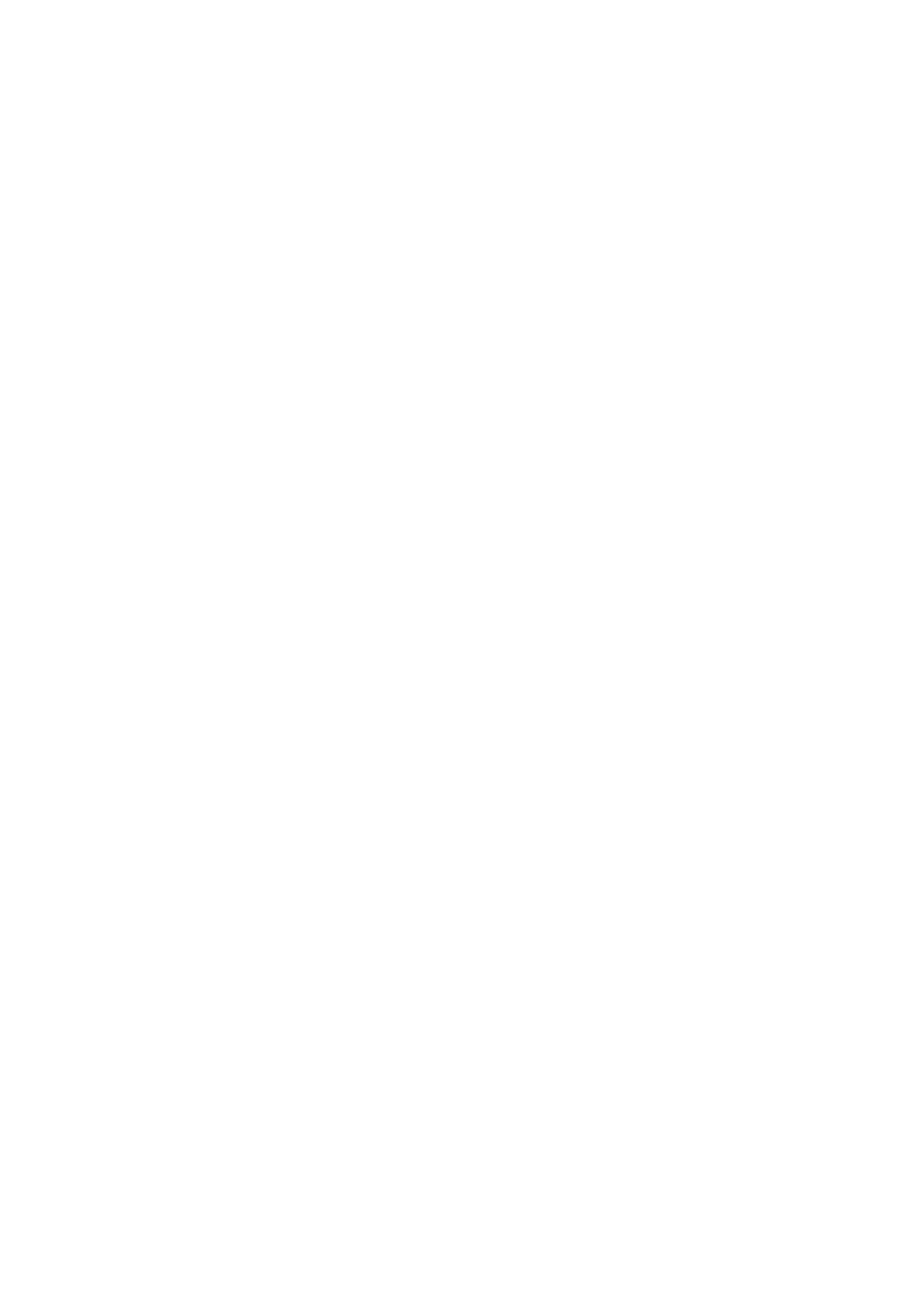| Sector:                       | <b>Financial Services</b>                                                                                      |
|-------------------------------|----------------------------------------------------------------------------------------------------------------|
| <b>Sub-Sector:</b>            | Banking and other financial services (excluding insurance)                                                     |
| <b>Obligations Concerned:</b> | National Treatment (Article 11.3)<br>Market Access for Financial Institutions (Article 11.5)                   |
| <b>Level of Government:</b>   | Central                                                                                                        |
| <b>Measures:</b>              | Securities Market Law (Ley del Mercado de Valores), Article<br>167                                             |
| <b>Description:</b>           | If a subsidiary securities firm acquires a Mexican securities<br>firm, both financial institutions must merge. |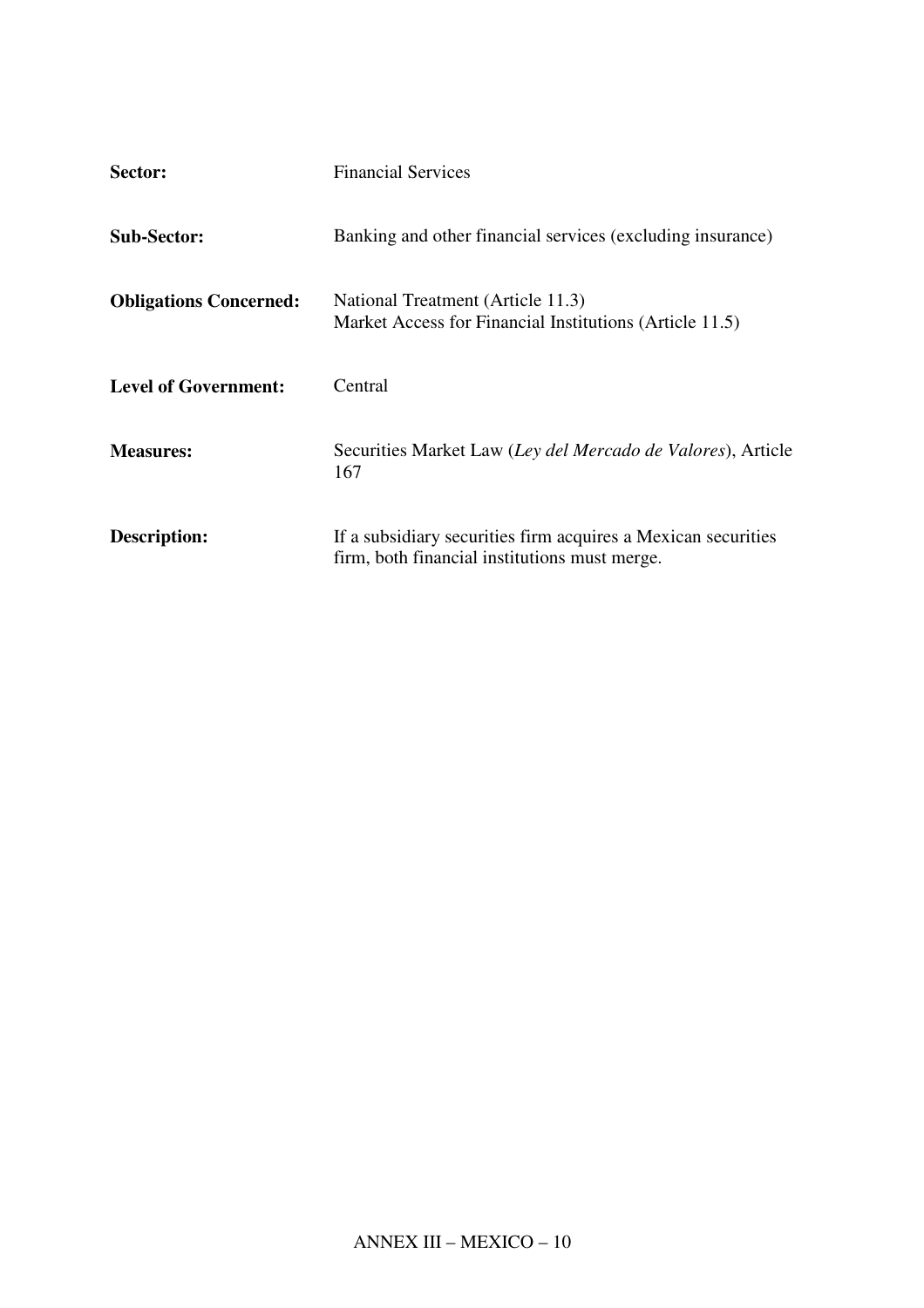**Sector:** Financial Services

Sub-Sector: Banking and other f439()-0.16436(a)3.7295585(a)3.74(n)-0.29515(g)9.7c659(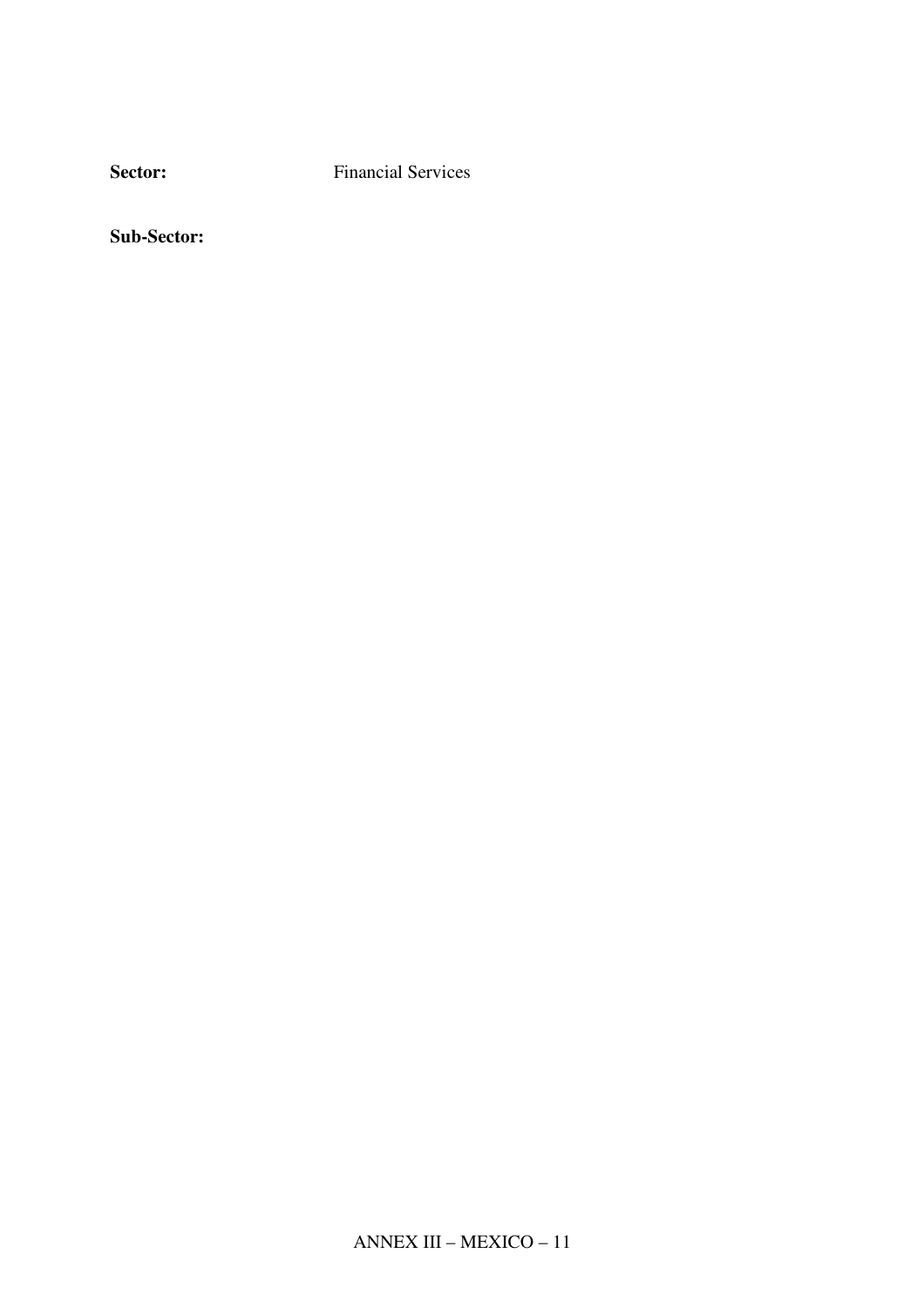| Sector:                       | <b>Financial Services</b>                                                                                                                                                                                                                                                                                    |  |  |
|-------------------------------|--------------------------------------------------------------------------------------------------------------------------------------------------------------------------------------------------------------------------------------------------------------------------------------------------------------|--|--|
| <b>Sub-Sector:</b>            | Banking and other financial services (excluding insurance)                                                                                                                                                                                                                                                   |  |  |
| <b>Obligations Concerned:</b> | Market Access for Financial Institutions (Article 11.5)                                                                                                                                                                                                                                                      |  |  |
| <b>Level of Government:</b>   | Central                                                                                                                                                                                                                                                                                                      |  |  |
| <b>Measures:</b>              | Securities Market Law (Ley del Mercado de Valores), Article<br>234                                                                                                                                                                                                                                           |  |  |
| Description:                  | In order to be organised as a stock exchange, it is required to<br>obtain prior concession from the Federal Government, which<br>may be granted at the discretion of the financial authorities.<br>The granting of such concessions will be subject to<br>considerations regarding the market's development. |  |  |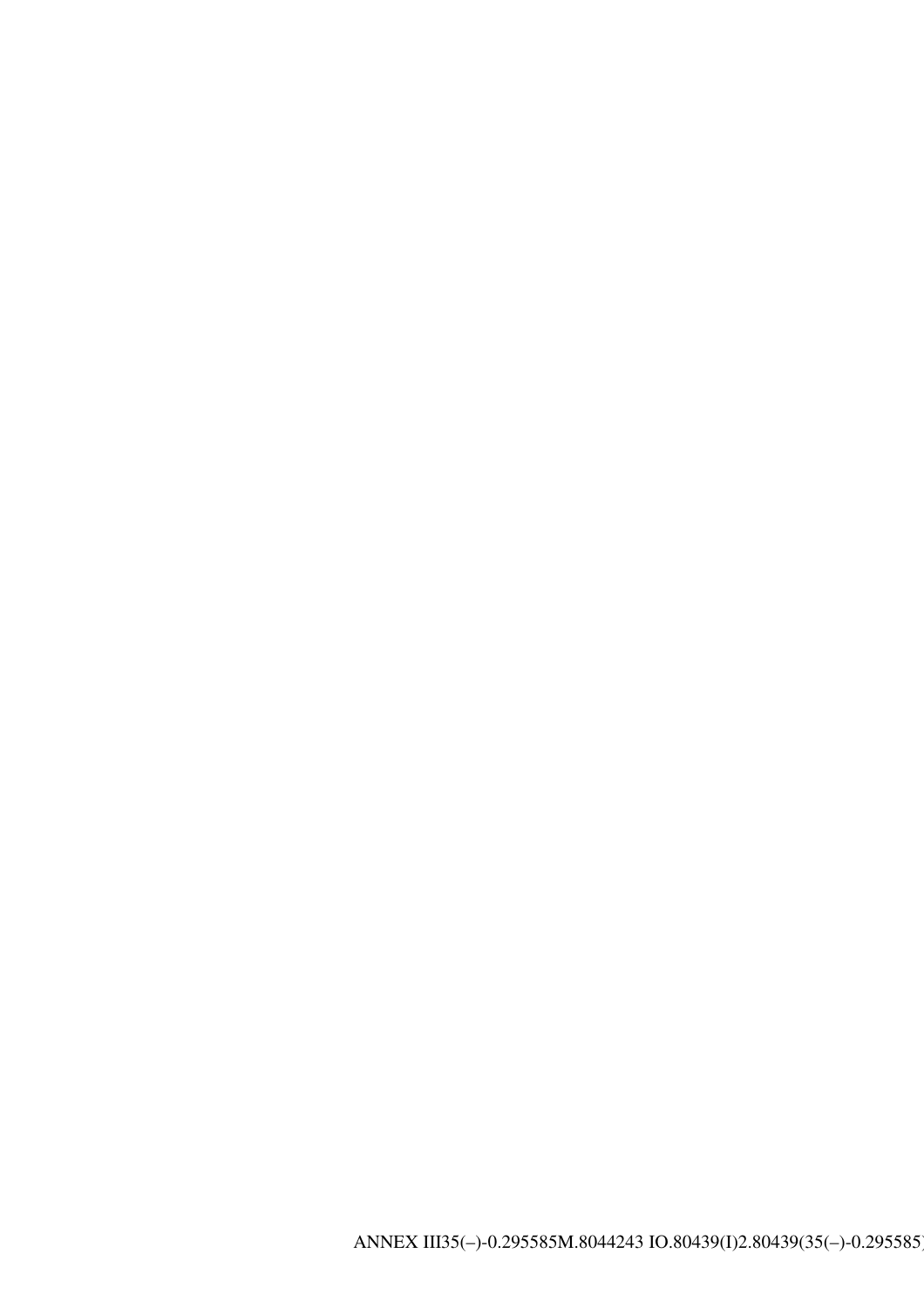that may take place in Mexico; and

(e) insurance against all the other industries for risks that may take place in Mexican territory. Insurance acquired by non-residents in Mexican territory outside of Mexico for their persons or vehicles to cover risks during their eventual entries will not be considered as such.

2. In the following cases, the National Insurance and Bonding Commission (*Comisión Nacional de Seguros y Fianzas*) (*CNSF*), may make an exception from paragraph 1:

- (a) to the companies of another Party that, with prior authorisation of the National Insurance and Bonding Commission (*Comisión Nacional de Seguros y Fianzas*), and complying with the requirements established by it, enter into insurance contracts in Mexico to cover risks that may only take place in the foreign country where they are authorised to provide insurance services;
- (b) to the person that proves that none of the insurance companies authorised to operate in the country, either is able or deems convenient to enter into a given insurance operation proposed to it. In this case, a specific authorisation will be granted so that the insurance may be contracted with an entity of another Party, either directly or through a Mexican insurance company.

3. The brokerage of insurance, agency of insurance and auxiliary services for the operations listed in paragraph 1 is forbidden.

4. The contracts entered into that contravene the aforementioned provisions will not have any legal effect.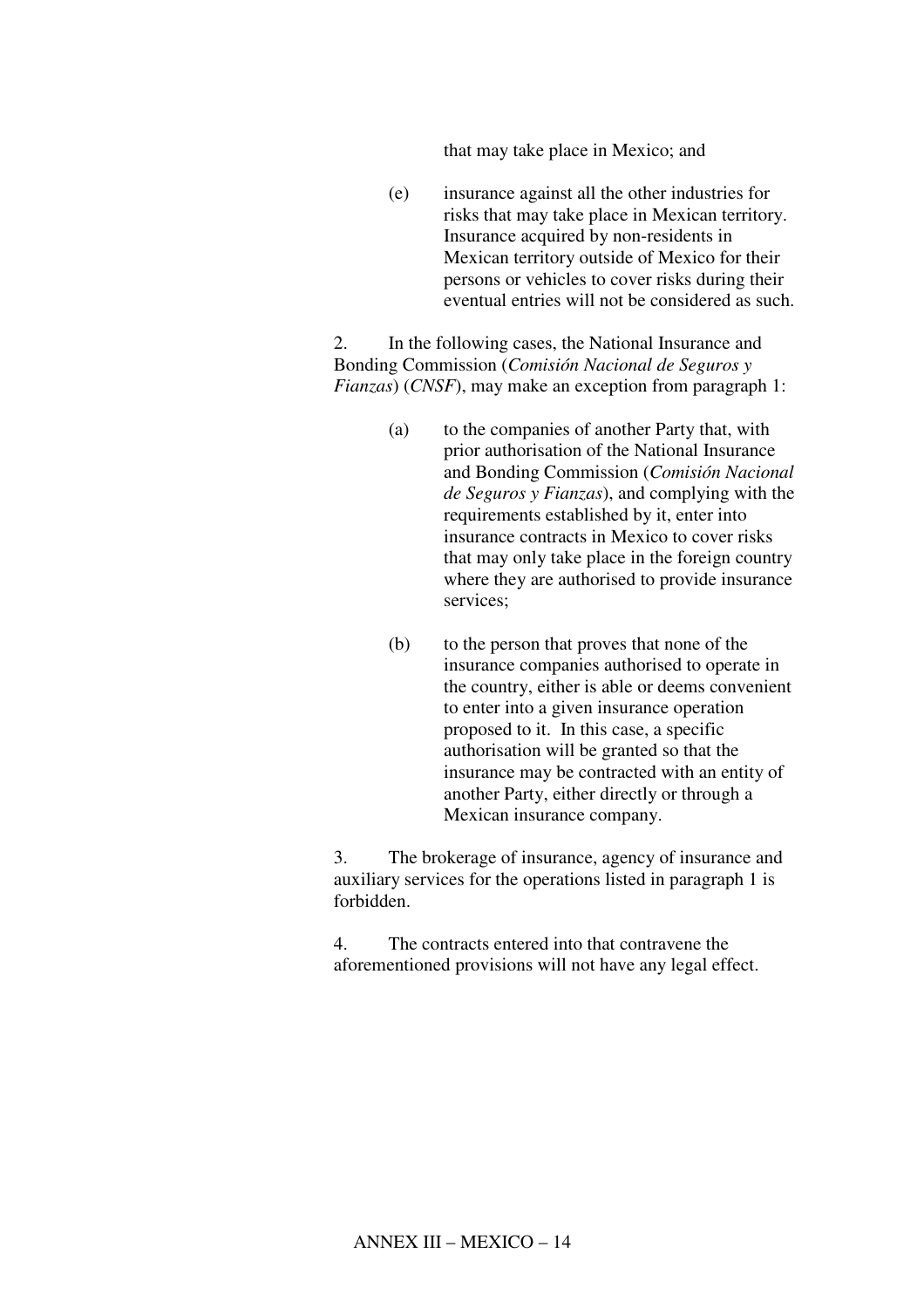| Sector:                       | <b>Financial Services</b>                                                                                                                                                                                                                                                                                                                                                                                                                                                                                                                                                                    |  |  |
|-------------------------------|----------------------------------------------------------------------------------------------------------------------------------------------------------------------------------------------------------------------------------------------------------------------------------------------------------------------------------------------------------------------------------------------------------------------------------------------------------------------------------------------------------------------------------------------------------------------------------------------|--|--|
| <b>Sub-Sector:</b>            | Banking and other financial services (excluding insurance)                                                                                                                                                                                                                                                                                                                                                                                                                                                                                                                                   |  |  |
| <b>Obligations Concerned:</b> | Cross-Border Trade (Article 11.6)                                                                                                                                                                                                                                                                                                                                                                                                                                                                                                                                                            |  |  |
| <b>Level of Government:</b>   | Central                                                                                                                                                                                                                                                                                                                                                                                                                                                                                                                                                                                      |  |  |
| <b>Measures:</b>              | Insurance and Bonding Companies Law (Ley de Instituciones<br>de Seguros y Fianzas), Articles 34 and 35                                                                                                                                                                                                                                                                                                                                                                                                                                                                                       |  |  |
| Description:                  | It is forbidden to contract with foreign companies<br>1.<br>bonds to guarantee acts of persons that must comply with<br>obligations in Mexican territory, except for rebonding or when<br>the bonds are received by Mexican bonding institutions as<br>counterguarantee.                                                                                                                                                                                                                                                                                                                     |  |  |
|                               | Notwithstanding the prohibition in paragraph 1, if<br>2.<br>none of the financial institutions authorised to operate in<br>Mexico can or deems it convenient to undertake a bonding<br>operation proposed to it, the National Insurance and Bonding<br>Commission (Comisión Nacional de Seguros y Fianzas)<br>(CNSF) once the above-mentioned circumstances have been<br>proved to it, will grant a specific authorisation so that the<br>individual proposing it may contract the bond directly with a<br>foreign company, either directly or through a financial<br>institution of Mexico. |  |  |
|                               | The brokerage of the operations described in paragraph<br>3.<br>1 is forbidden.                                                                                                                                                                                                                                                                                                                                                                                                                                                                                                              |  |  |
|                               | The contracts entered into that contravene the<br>4.<br>aforementioned provisions will not have any legal effect.                                                                                                                                                                                                                                                                                                                                                                                                                                                                            |  |  |
|                               |                                                                                                                                                                                                                                                                                                                                                                                                                                                                                                                                                                                              |  |  |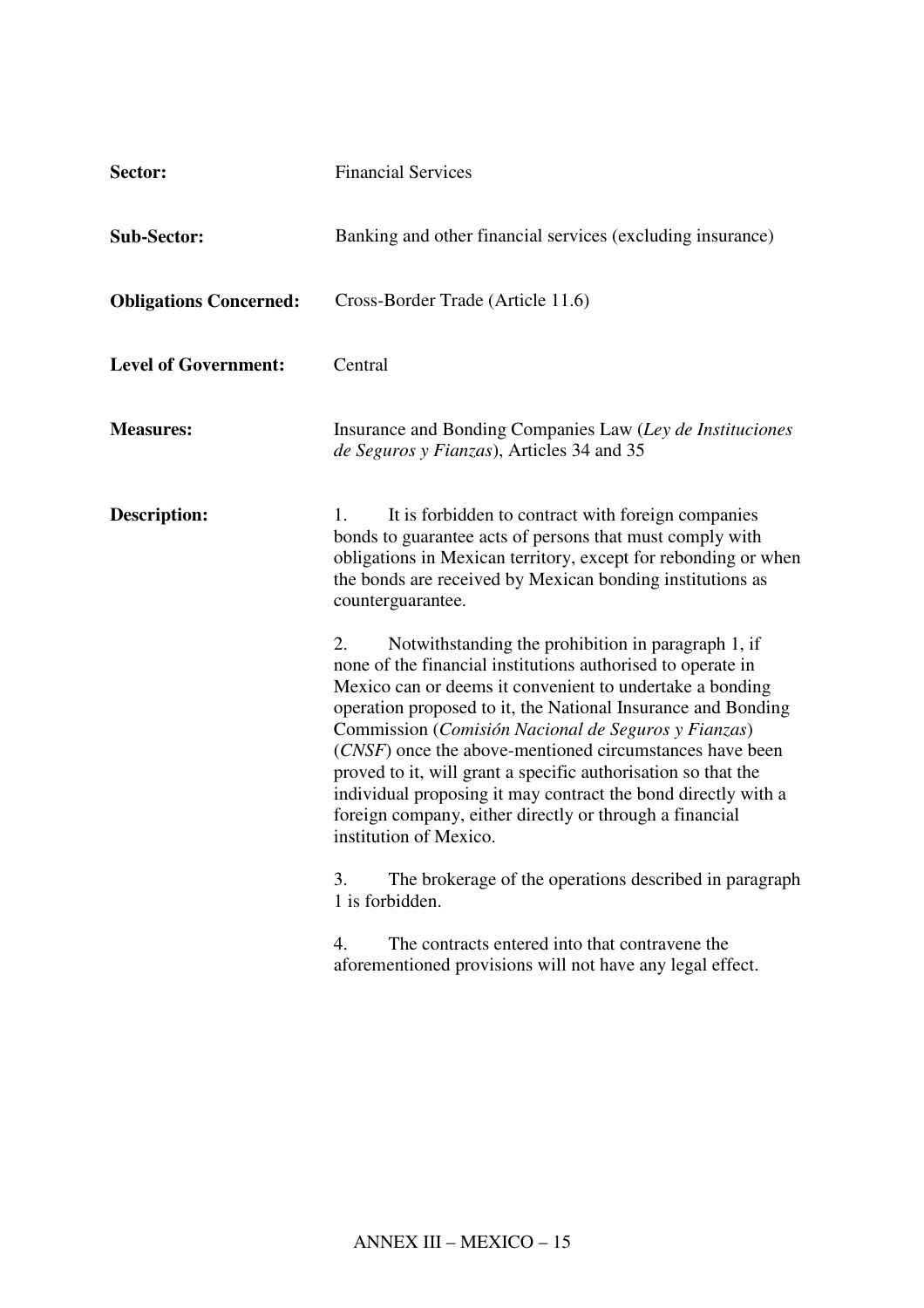| Sector:                       | <b>Financial Services</b>                                                                                                                                                                                                                                                                                                                                                                                                                                                                                                                                                                                                                                                                                                  |  |  |
|-------------------------------|----------------------------------------------------------------------------------------------------------------------------------------------------------------------------------------------------------------------------------------------------------------------------------------------------------------------------------------------------------------------------------------------------------------------------------------------------------------------------------------------------------------------------------------------------------------------------------------------------------------------------------------------------------------------------------------------------------------------------|--|--|
| <b>Sub-Sector:</b>            | All                                                                                                                                                                                                                                                                                                                                                                                                                                                                                                                                                                                                                                                                                                                        |  |  |
| <b>Obligations Concerned:</b> | National Treatment (Article 11.3)                                                                                                                                                                                                                                                                                                                                                                                                                                                                                                                                                                                                                                                                                          |  |  |
| <b>Level of Government:</b>   | Central                                                                                                                                                                                                                                                                                                                                                                                                                                                                                                                                                                                                                                                                                                                    |  |  |
| <b>Measures:</b>              | Insurance and Bonding Companies Law (Ley de Instituciones<br>de Seguros y Fianzas), Article 337, section X<br>Regulation of Insurance and Bonding Agents (Reglamento de<br>Agentes de Seguros y de Fianzas), Article 12, section V,<br>subparagraph (b)<br>Rules for the authorisation and operation of reinsurance<br>brokers (Reglas para la autorización y operación de<br>intermediarios de reaseguros), Rule Fourth                                                                                                                                                                                                                                                                                                   |  |  |
| <b>Description:</b>           | Governments or official foreign entities may not participate in<br>mutual insurance companies, the equity of insurance and<br>bonding agencies, or the equity of reinsurance brokers, either<br>directly or indirectly.<br>Foreign financial entities may not participate in insurance or<br>bonding agencies, or mutual insurance companies.<br>Groups of foreign individuals or legal entities, regardless of<br>the form they adopt, may not participate in the equity of<br>mutual insurance companies, either directly or indirectly. For<br>clarification purposes, foreign individuals may participate in<br>mutual insurance companies as long as they do so individually<br>and not as part of a group or entity. |  |  |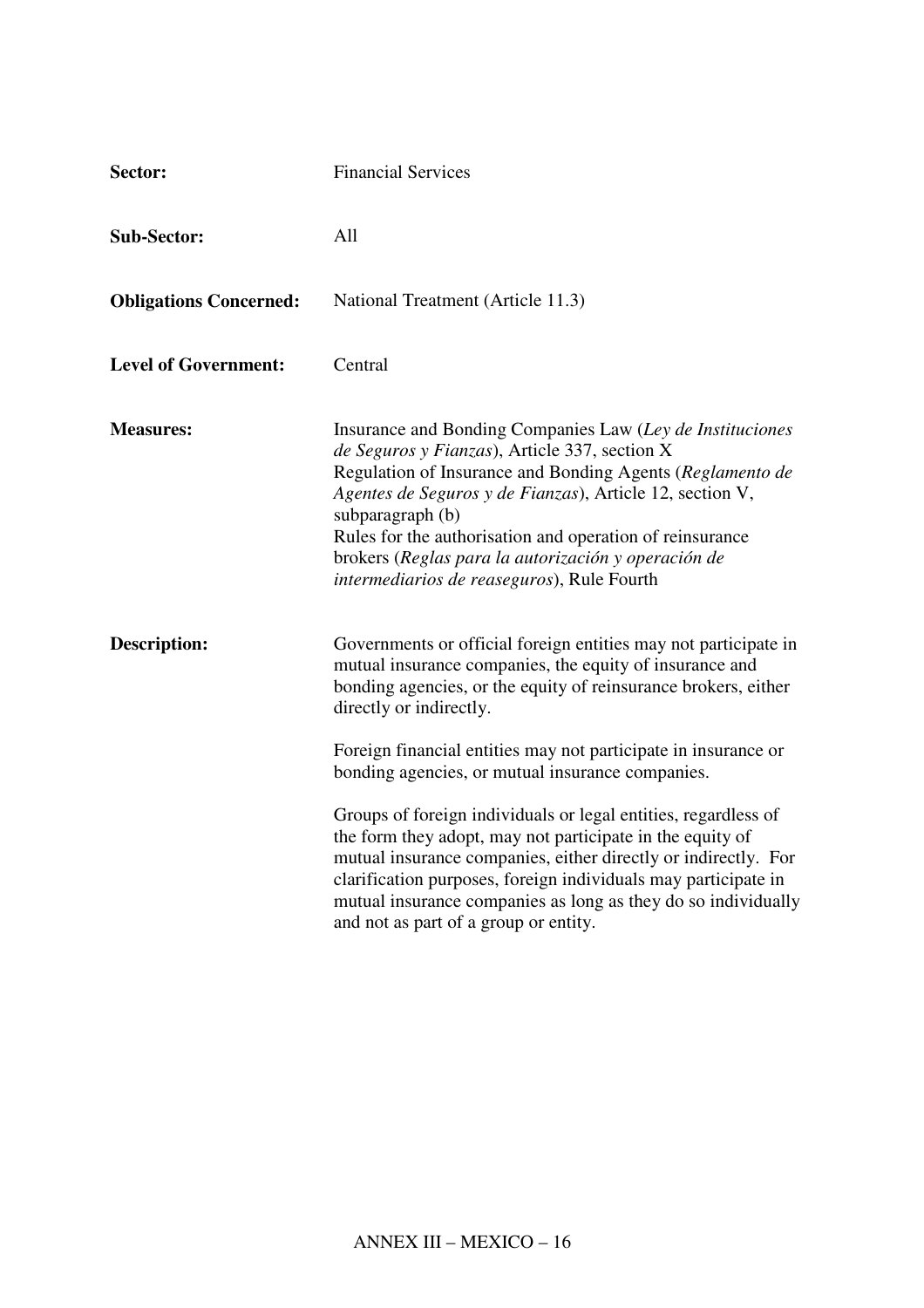#### **ANNEX III**

#### **Section B**

| Sector:                       | <b>Financial Services</b>                                                                                                                                                                                                                                                                                                                                                                                                      |                                                                                                                                                                                                                                                                                                                                                          |
|-------------------------------|--------------------------------------------------------------------------------------------------------------------------------------------------------------------------------------------------------------------------------------------------------------------------------------------------------------------------------------------------------------------------------------------------------------------------------|----------------------------------------------------------------------------------------------------------------------------------------------------------------------------------------------------------------------------------------------------------------------------------------------------------------------------------------------------------|
| <b>Sub-Sector:</b>            | All                                                                                                                                                                                                                                                                                                                                                                                                                            |                                                                                                                                                                                                                                                                                                                                                          |
| <b>Obligations Concerned:</b> |                                                                                                                                                                                                                                                                                                                                                                                                                                | Market Access for Financial Institutions (Article 11.5)<br>Cross-Border Trade (Article 11.6)<br>Senior Management and Boards of Directors (Article 11.9)                                                                                                                                                                                                 |
| <b>Level of Government:</b>   | Central                                                                                                                                                                                                                                                                                                                                                                                                                        |                                                                                                                                                                                                                                                                                                                                                          |
| <b>Description:</b>           | Mexico, when selling or disposing of its equity interest in, or<br>the assets of, an existing state enterprise or an existing<br>governmental entity, may prohibit or impose limitations on<br>the ownership of such interest or assets, and on the ability of<br>owners of such interest or assets to control any resulting<br>enterprise, by investors of Mexico of another Party or of a<br>non-Party or their investments. |                                                                                                                                                                                                                                                                                                                                                          |
|                               | board of directors.                                                                                                                                                                                                                                                                                                                                                                                                            | Additionally, Mexico may impose limitations on the supply<br>of the services related to such investments. With respect to<br>such a sale or other disposition, Mexico may adopt or<br>maintain any measure relating to the nationality of individuals<br>appointed to senior management positions or members of the                                      |
|                               |                                                                                                                                                                                                                                                                                                                                                                                                                                | For the purposes of this reservation:                                                                                                                                                                                                                                                                                                                    |
|                               | (a)                                                                                                                                                                                                                                                                                                                                                                                                                            | any measure maintained or adopted after the<br>date of entry into force of this Agreement that,<br>at the time of sale or other disposition, prohibits<br>or imposes limitations on the ownership of<br>equity interest or assets or imposes nationality<br>requirements described in this reservation shall<br>be deemed to be an existing measure; and |
|                               | (b)                                                                                                                                                                                                                                                                                                                                                                                                                            | "state enterprise" means an enterprise owned                                                                                                                                                                                                                                                                                                             |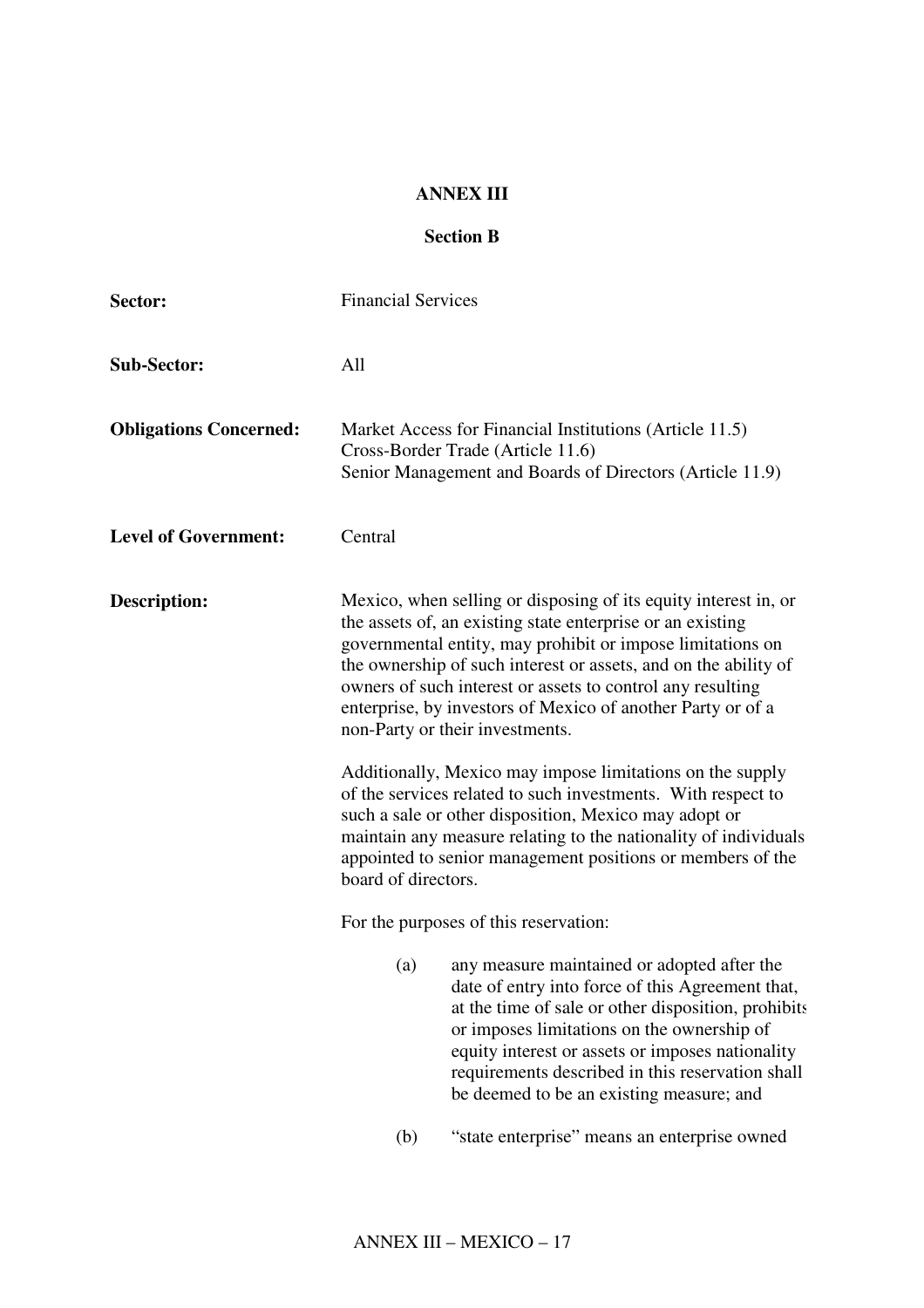or controlled through ownership interest by Mexico and includes an enterprise established after the date of entry into force of this Agreement solely for the purposes of selling or disposing of equity interest in, or the assets of, an existing state enterprise or governmental entity.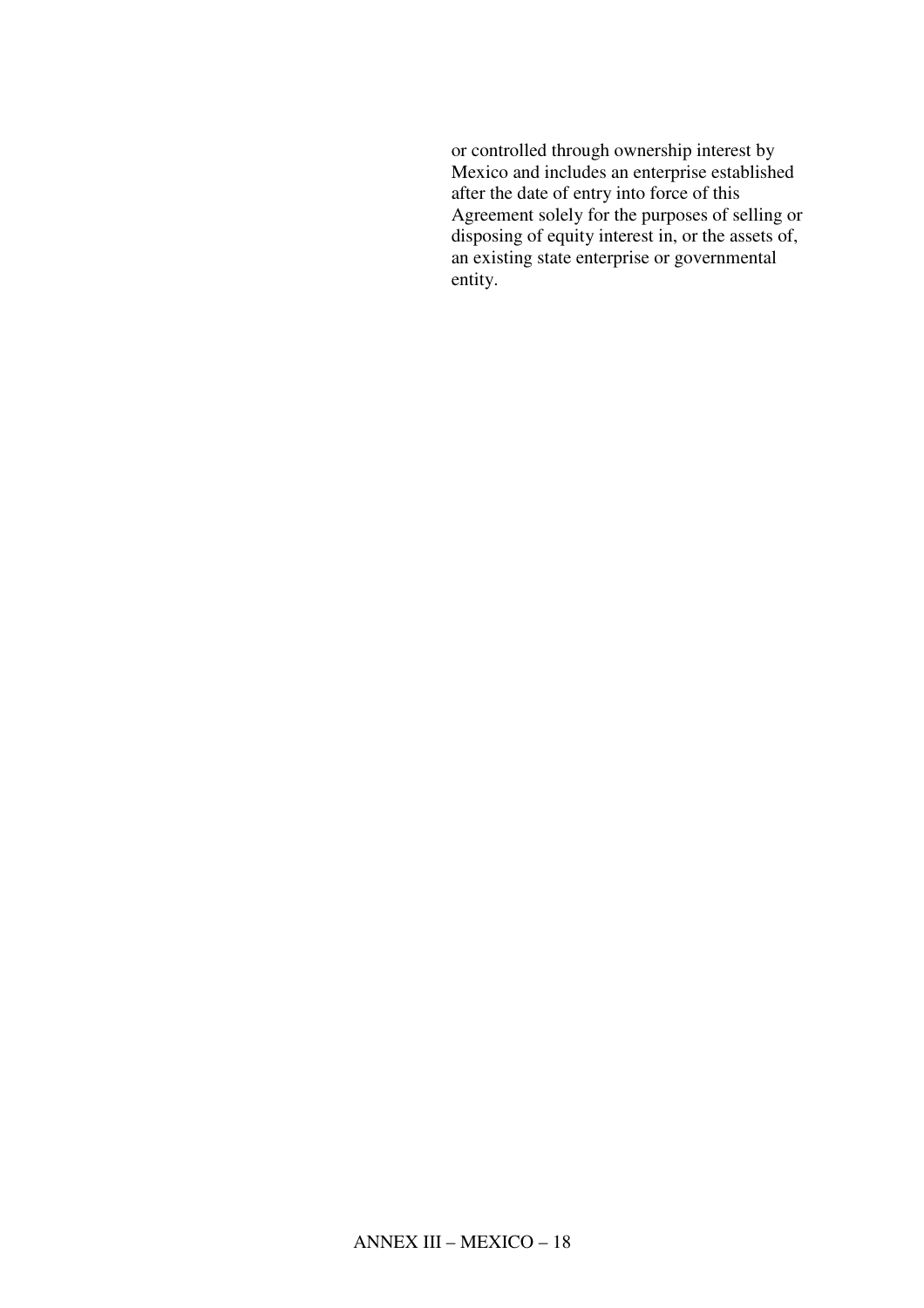| Sector:                       | <b>Financial Services</b>                                                                                                                                                                                                                                                                                                                                                                                                                                                            |                                                                                                                           |
|-------------------------------|--------------------------------------------------------------------------------------------------------------------------------------------------------------------------------------------------------------------------------------------------------------------------------------------------------------------------------------------------------------------------------------------------------------------------------------------------------------------------------------|---------------------------------------------------------------------------------------------------------------------------|
| <b>Sub-Sector:</b>            | Banking and other financial services (excluding insurance)                                                                                                                                                                                                                                                                                                                                                                                                                           |                                                                                                                           |
| <b>Obligations Concerned:</b> |                                                                                                                                                                                                                                                                                                                                                                                                                                                                                      | National Treatment (Article 11.3)                                                                                         |
| <b>Level of Government:</b>   | Central                                                                                                                                                                                                                                                                                                                                                                                                                                                                              |                                                                                                                           |
| <b>Description:</b>           | Mexico reserves the right to adopt or maintain measures that<br>grant exclusive rights to development banks, decentralised<br>entities or public funds for the economic development already<br>established at the time that this Agreement comes into force, as<br>well as any new, reorganised or transferee development bank,<br>decentralised entity or public fund for the economic<br>development with similar functions and objectives with respect<br>to development banking. |                                                                                                                           |
|                               | The institutions of development banking include:                                                                                                                                                                                                                                                                                                                                                                                                                                     |                                                                                                                           |
|                               | (a)                                                                                                                                                                                                                                                                                                                                                                                                                                                                                  | National Financial Institution, S.N.C. (Nacional<br>Financiera, S.N.C.);                                                  |
|                               | (b)                                                                                                                                                                                                                                                                                                                                                                                                                                                                                  | National Bank of Public Works and Services,<br>S.N.C. (Banco Nacional de Obras y Servicios<br>$P$ úblicos, S.N.C.);       |
|                               | (c)                                                                                                                                                                                                                                                                                                                                                                                                                                                                                  | National Bank of Foreign Trade, S.N.C. (Banco<br>Nacional del Comercio Exterior, S.N.C.);                                 |
|                               | (d)                                                                                                                                                                                                                                                                                                                                                                                                                                                                                  | Federal Mortgage Corporation, S.N.C. (Sociedad<br>Hipotecaria Federal, S.N.C.);                                           |
|                               | (e)                                                                                                                                                                                                                                                                                                                                                                                                                                                                                  | National Savings and Financial Services Bank,<br>S.N.C (Banco del Ahorro Nacional y Servicios<br>Financieros, S.N.C.);    |
|                               | (f)                                                                                                                                                                                                                                                                                                                                                                                                                                                                                  | National Bank of the Army, Air Force and Navy,<br>S.N.C. (Banco Nacional del Ejército, Fuerza<br>Aérea y Armada, S.N.C.), |
|                               |                                                                                                                                                                                                                                                                                                                                                                                                                                                                                      | or their respective successors.                                                                                           |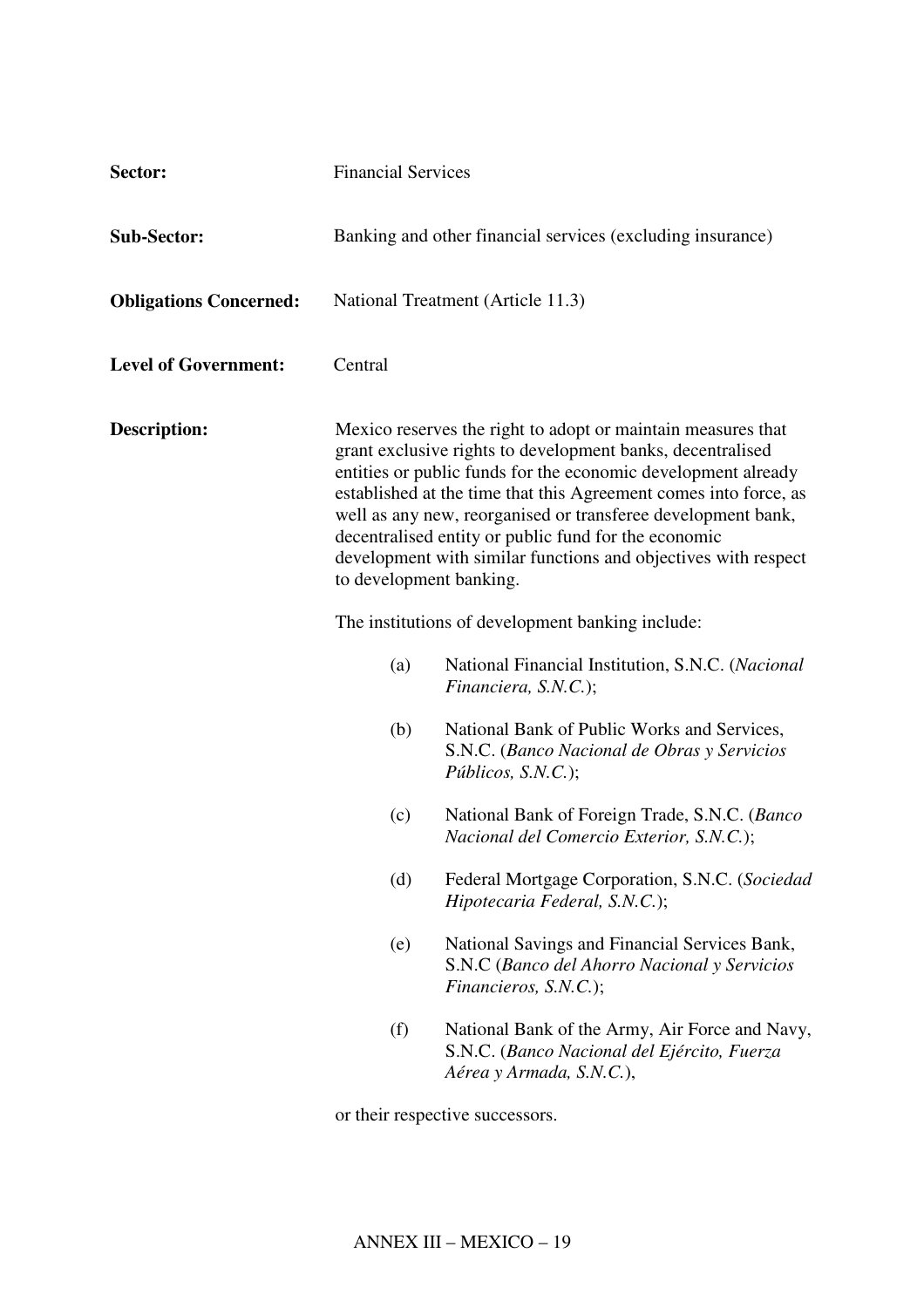| Sector:                       | <b>Financial Services</b>                                                                                                                                                                                                                                                                                                                                                                                                                                                                                                                                                                             |
|-------------------------------|-------------------------------------------------------------------------------------------------------------------------------------------------------------------------------------------------------------------------------------------------------------------------------------------------------------------------------------------------------------------------------------------------------------------------------------------------------------------------------------------------------------------------------------------------------------------------------------------------------|
| <b>Sub-Sector:</b>            | All                                                                                                                                                                                                                                                                                                                                                                                                                                                                                                                                                                                                   |
| <b>Obligations Concerned:</b> | National Treatment (Article 11.3)                                                                                                                                                                                                                                                                                                                                                                                                                                                                                                                                                                     |
| <b>Level of Government:</b>   | Central                                                                                                                                                                                                                                                                                                                                                                                                                                                                                                                                                                                               |
| Description:                  | Mexico reserves the right to adopt or maintain measures that<br>grant advantages or exclusive rights to the national insurance<br>institutions, national bonding institutions, a national pension<br>fund or national auxiliary organisations of credit in existence at<br>the date of entry into force of this Agreement, as well as any<br>new, reorganised or transferee national insurance institution,<br>national bonding institution, a national pension fund or national<br>auxiliary organisation of credit with similar functions and<br>objectives with respect to public policy purposes. |